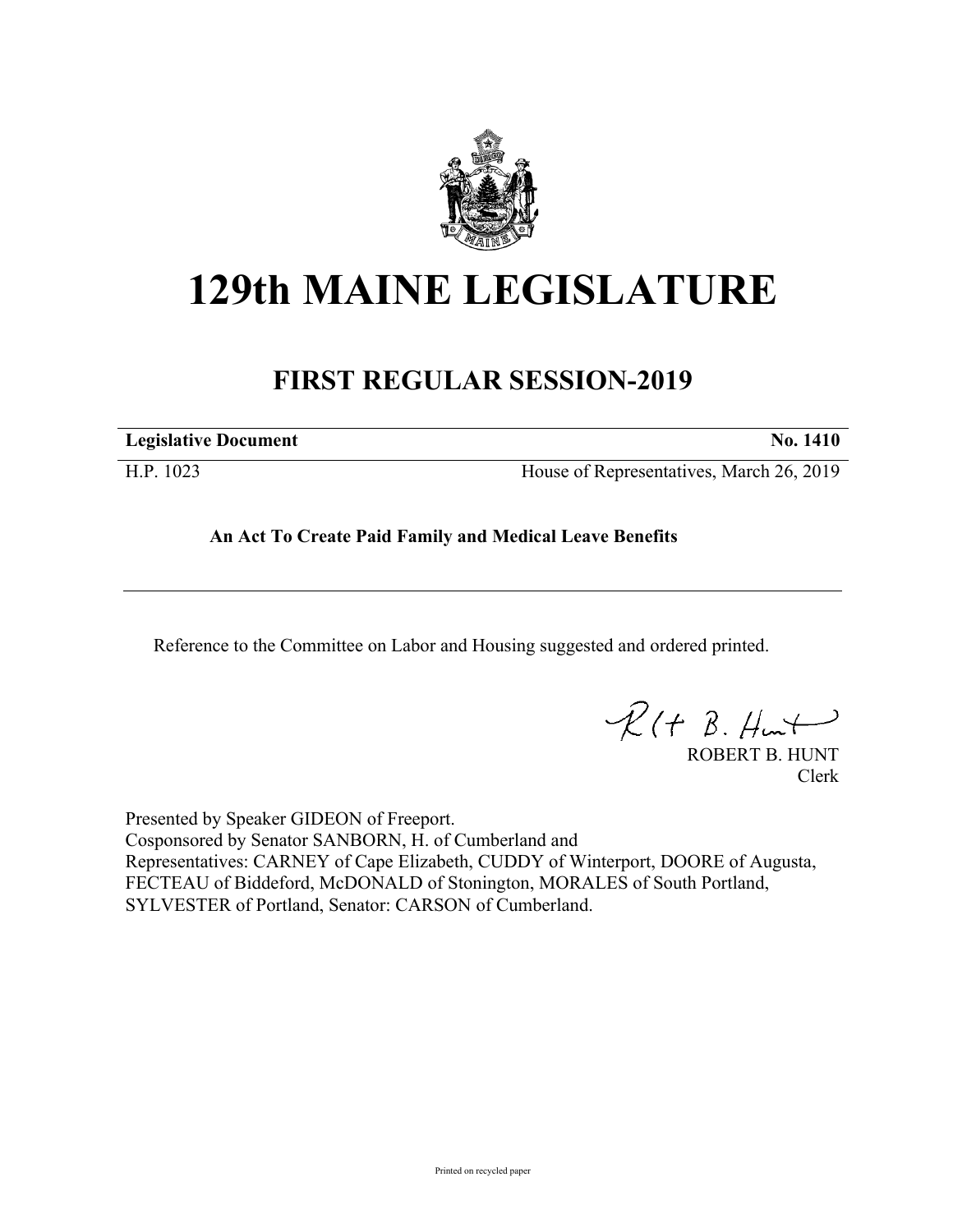| 1              | Be it enacted by the People of the State of Maine as follows:                             |
|----------------|-------------------------------------------------------------------------------------------|
| $\overline{2}$ | Sec. 1. 26 MRSA c. 7, sub-c. 6-C is enacted to read:                                      |
| 3              | <b>SUBCHAPTER 6-C</b>                                                                     |
| 4              | PAID FAMILY AND MEDICAL LEAVE                                                             |
| 5              | §850-A. Definitions                                                                       |
| 6              | As used in this subchapter, unless the context otherwise indicates, the following         |
| 7              | terms have the following meanings.                                                        |
| 8              | 1. Application year. "Application year" means the 12-month period beginning on            |
| 9              | the first day of the calendar year in which an individual files an application for family |
| 10             | leave or medical leave benefits.                                                          |
| 11             | 2. Average weekly wage. "Average weekly wage," as used to establish the                   |
| 12             | maximum weekly benefit amount for purposes of this subchapter, means 1/52 of              |
| 13             | aggregate total wages paid in the State for covered employment, as reported on employer   |
| 14             | contribution reports for the calendar year, divided by the arithmetic mean of midmonth    |
| 15             | weekly covered employment reported on employer contribution reports for the calendar      |
| 16             | year.                                                                                     |
| 17             | 3. Commissioner. "Commissioner" means the Commissioner of Labor.                          |
| 18             | 4. Contributions. "Contributions" means the payments made by an employee or               |
| 19             | self-employed individual to the fund, as required by this subchapter.                     |
| 20             | <b>5. Covered individual.</b> "Covered individual" means a person who:                    |
| 21             | A. Worked for 26 or more weeks for any employer during the 12-month period prior          |
| 22             | to submitting an application for family leave or medical leave or is a self-employed      |
| 23             | individual who elects coverage under this subchapter; and                                 |
| 24             | B. Meets the administrative requirements outlined in this subchapter and any rules        |
| 25             | adopted pursuant to this subchapter and submits an application for leave.                 |
| 26             | 6. Covered service member. "Covered service member" means:                                |
| 27             | A. A member of the United States Armed Forces, including the National Guard and           |
| 28             | the Reserves of the United States Armed Forces, who is:                                   |
| 29             | (1) Undergoing medical treatment, recuperation or therapy or otherwise                    |
| 30             | receiving outpatient treatment; or                                                        |
| 31             | (2) Otherwise on the United States Armed Forces' temporary disability retired             |
| 32             | list for a serious injury or illness that was incurred by the member in the line of       |
| 33             | duty in the United States Armed Forces or a serious injury or illness that existed        |
| 34             | before the beginning of the member's active duty and was aggravated by service            |
| 35             | in the line of duty on active duty in the United States Armed Forces; or                  |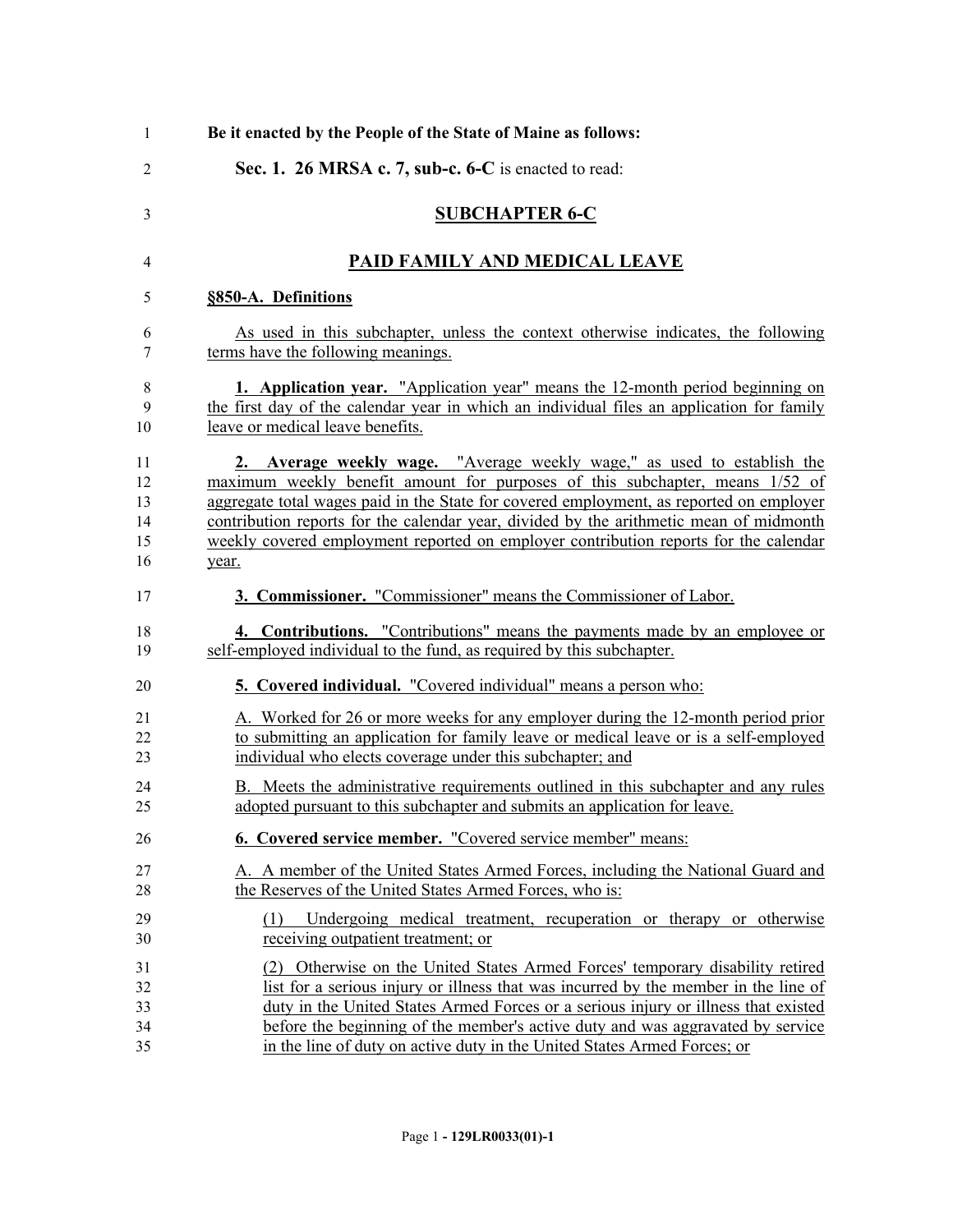| 1  | B. A former member of the United States Armed Forces, including the National               |
|----|--------------------------------------------------------------------------------------------|
| 2  | Guard and the Reserves of the United States Armed Forces, who is undergoing                |
| 3  | medical treatment, recuperation or therapy for a serious injury or illness that was        |
| 4  | incurred by the member in the line of duty in the United States Armed Forces or a          |
| 5  | serious injury or illness that existed before the beginning of the member's active duty    |
| 6  | and was aggravated by service in the line of duty on active duty in the United States      |
| 7  | Armed Forces and manifested before or after the member was discharged or released          |
| 8  | from service.                                                                              |
| 9  | 7. Department. "Department" means the Department of Labor.                                 |
| 10 | 8. Director. "Director" means the director of the fund.                                    |
| 11 | <b>9. Domestic partner.</b> "Domestic partner" has the same meaning as in section 843,     |
| 12 | subsection 7.                                                                              |
| 13 | 10. Employee. "Employee" means a person who may be permitted, required or                  |
| 14 | directed by an employer in consideration of direct or indirect gain or profit to engage in |
| 15 | any employment but does not include an independent contractor.                             |
| 16 | 11. Employer. "Employer" means:                                                            |
| 17 | A. Any person, sole proprietorship, partnership, corporation, association or other         |
| 18 | business entity that employs employees at one location in this State;                      |
|    |                                                                                            |
| 19 | B. The State, including the executive, legislative and judicial branches, and a state      |
| 20 | department or agency;                                                                      |
| 21 | C. A county, city, town or municipal agency; and                                           |
| 22 | D. An agent of an employer, the State or a political subdivision of the State.             |
| 23 | 12. Employment. "Employment" means a service performed for wages.                          |
| 24 | 13. Employment benefits. "Employment benefits" means all benefits provided or              |
| 25 | made available to employees by an employer, including, but not limited to, group life      |
| 26 | insurance, health insurance, disability insurance, sick leave, annual or vacation leave,   |
| 27 | educational benefits and pensions.                                                         |
|    |                                                                                            |
| 28 | 14. Family leave. "Family leave" means leave taken pursuant to section 850-B,              |
| 29 | subsection 1.                                                                              |
| 30 | <b>15. Family leave benefits.</b> "Family leave benefits" means wage replacement paid      |
| 31 | pursuant to sections 850-B and 850-C to a covered individual while the covered             |
| 32 | individual is on family leave.                                                             |
| 33 | <b>16. Family member.</b> "Family member" means, with respect to a covered individual      |
| 34 | or spouse or domestic partner of a covered individual:                                     |
|    |                                                                                            |
| 35 | A. A child, including a child whose parentage has been determined under the Maine          |
| 36 | Parentage Act or any other biological child, adopted child, foster child or stepchild,     |
| 37 | or a child to whom the covered individual or spouse or domestic partner of the             |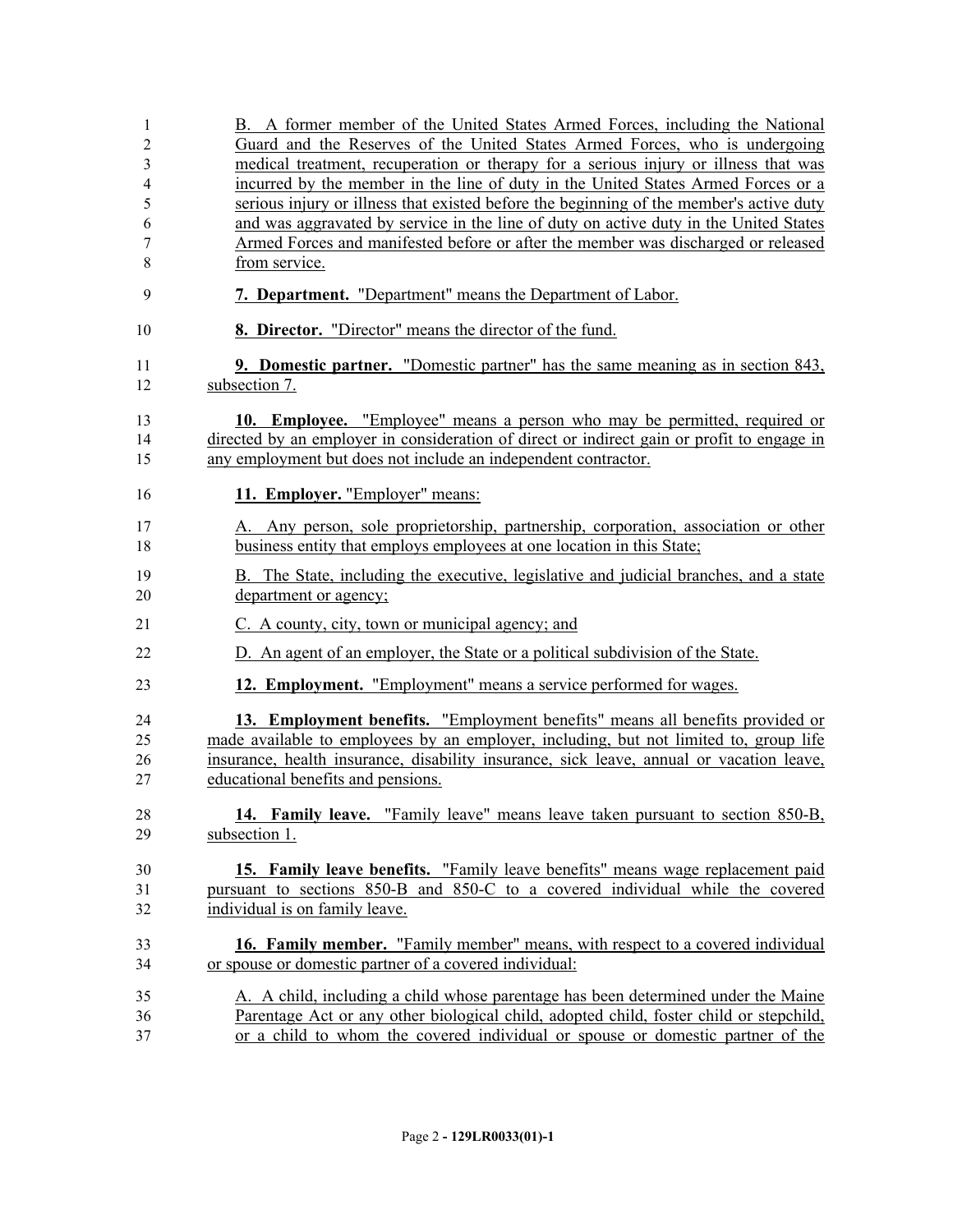| 1              | covered individual stands in loco parentis or a child the covered individual or spouse                                                                             |
|----------------|--------------------------------------------------------------------------------------------------------------------------------------------------------------------|
| $\overline{c}$ | or domestic partner of the covered individual has under legal guardianship or any                                                                                  |
| 3              | individual to whom the covered individual or spouse or domestic partner of the                                                                                     |
| 4              | covered individual stood in any of these relationships when the individual was a                                                                                   |
| 5              | minor child;                                                                                                                                                       |
| 6              | B. A parent, including a legal parent, biological parent, adoptive parent, foster                                                                                  |
| 7              | parent, stepparent, de facto parent or legal guardian or a person who stood in loco                                                                                |
| $8\,$          | parentis when the covered individual or spouse or domestic partner of the covered                                                                                  |
| 9              | individual was a minor child;                                                                                                                                      |
| 10             | C. A grandparent, including a legal grandparent, biological grandparent, adoptive                                                                                  |
| 11             | grandparent, foster grandparent, stepgrandparent or de facto grandparent;                                                                                          |
| 12             | D. A sibling, including a legal sibling, biological sibling, adoptive sibling, foster                                                                              |
| 13             | sibling, stepsibling or de facto sibling; and                                                                                                                      |
| 14             | E. A spouse or domestic partner of a covered individual.                                                                                                           |
| 15             | 17. Fund. "Fund" means the Family and Medical Leave Insurance Fund established                                                                                     |
| 16             | under section 850-E.                                                                                                                                               |
| 17             | 18. Health care provider. "Health care provider" means an individual licensed to                                                                                   |
| 18             | practice medicine, surgery, dentistry, chiropractic, podiatry, midwifery or osteopathy or                                                                          |
| 19             | any other individual determined by the department to be capable of providing health care                                                                           |
| 20             | services.                                                                                                                                                          |
| 21             | 19. Medical leave. "Medical leave" means leave taken pursuant to section 850-B,                                                                                    |
| 22             | subsection 2.                                                                                                                                                      |
| 23<br>24<br>25 | 20. Medical leave benefits. "Medical leave benefits" means wage replacement paid<br>pursuant to sections 850-B and 850-C to a covered individual while the covered |
|                | individual is on medical leave.                                                                                                                                    |
| 26             | 21. Program. "Program" means the family and medical leave benefits program                                                                                         |
| 27             | established in section 850-B.                                                                                                                                      |
| 28             | 22. Qualifying exigency. "Qualifying exigency" means a need arising out of a                                                                                       |
| 29             | covered individual's family member's active duty service or notice of an impending call                                                                            |
| 30             | or order to active duty in the United States Armed Forces, including, but not limited to,                                                                          |
| 31             | providing for the care or other needs of the military member's child or other family                                                                               |
| 32             | member, making financial or legal arrangements for the military member, attending                                                                                  |
| 33             | counseling, attending military events or ceremonies, spending time with the military                                                                               |
| 34             | member during rest and recuperation leave or following return from deployment or                                                                                   |
| 35             | making arrangements following the death of the military member.                                                                                                    |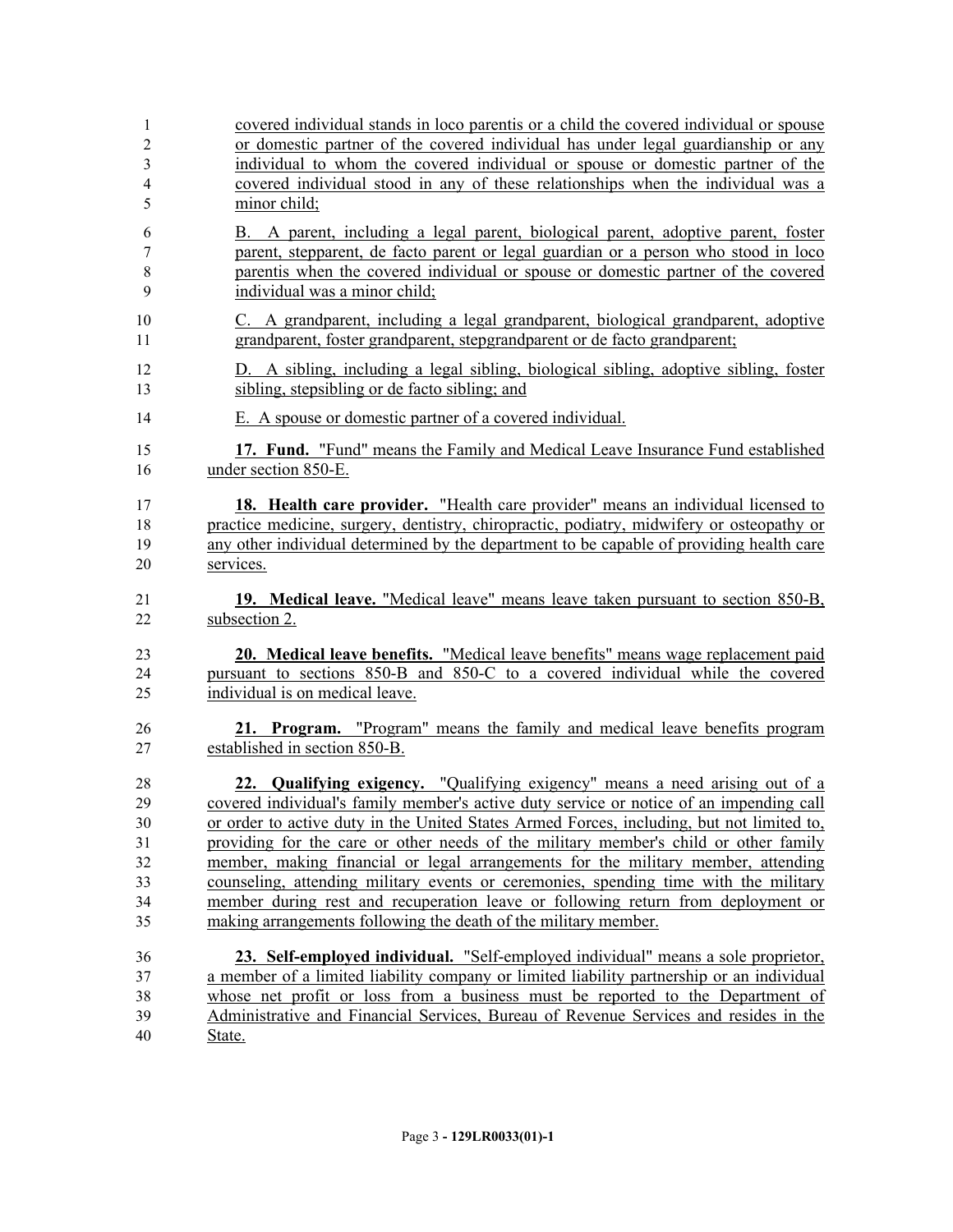| 1              | 24. Serious health condition. "Serious health condition" means an illness, injury,                                                                                            |
|----------------|-------------------------------------------------------------------------------------------------------------------------------------------------------------------------------|
| $\overline{c}$ | impairment, pregnancy, recovery from childbirth or physical, mental or psychological                                                                                          |
| 3              | condition that involves inpatient care in a hospital, hospice or residential medical care                                                                                     |
| 4              | center or continuing treatment by a health care provider.                                                                                                                     |
| 5              | 25. Spouse. "Spouse" has the same meaning as in Title 18-C, section 1-201,                                                                                                    |
| 6              | subsection 54.                                                                                                                                                                |
|                |                                                                                                                                                                               |
| 7              | 26. State average weekly wage. "State average weekly wage" means the average                                                                                                  |
| 8              | weekly wage as published by the department for the State as a whole for the 12 most                                                                                           |
| 9              | recently reported months.                                                                                                                                                     |
| 10             | 27. Wages. "Wages" means actual compensation paid to an employee for the                                                                                                      |
| 11             | performance of services.                                                                                                                                                      |
|                |                                                                                                                                                                               |
| 12             | <b>28.</b> Weekly benefit amount. "Weekly benefit amount" means the amount of wage<br>replacement paid to a covered individual on a weekly basis while the covered individual |
| 13<br>14       | is on family or medical leave as provided in section 850-C.                                                                                                                   |
|                |                                                                                                                                                                               |
| 15             | §850-B. Family and medical leave benefits program established                                                                                                                 |
| 16             | The family and medical leave benefits program is established effective October 1,                                                                                             |
| 17             | 2020. The program is administered by the department.                                                                                                                          |
|                |                                                                                                                                                                               |
| 18             | <b>1.</b> Family leave eligibility. Family leave is available to a covered individual for                                                                                     |
| 19             | any of the following reasons:                                                                                                                                                 |
| 20             | A. To bond with the covered individual's child during the first 12 months after the                                                                                           |
| 21             | child's birth or the first 12 months after the placement of the child for adoption or                                                                                         |
| 22             | foster care with the covered individual for a child born, adopted or placed on or after                                                                                       |
| 23             | October 1, 2020;                                                                                                                                                              |
| 24             | B. If the covered individual is caring for a family member with a serious health                                                                                              |
| 25             | condition;                                                                                                                                                                    |
| 26             | C. Because of any qualifying exigency arising out of the fact that a family member                                                                                            |
| 27             | of the covered individual is on active duty or has been notified of an impending call                                                                                         |
| 28             | or order to active duty in the United States Armed Forces;                                                                                                                    |
|                |                                                                                                                                                                               |
| 29<br>30       | D. In order to care for a family member of the covered individual who is a covered<br>service member; or                                                                      |
|                |                                                                                                                                                                               |
| 31             | E. Any other reason set forth in section 843, subsection 4.                                                                                                                   |
| 32             | <b>2. Medical leave.</b> Medical leave is available to a covered individual with a serious                                                                                    |
| 33             | health condition that makes the covered individual unable to perform the job functions for                                                                                    |
| 34             | the position held by that covered individual.                                                                                                                                 |
| 35             | 3. Leave requirements. The following requirements must be met.                                                                                                                |
| 36             | A. A covered individual is not eligible for more than 12 weeks of family leave in an                                                                                          |
| 37             | application year, except that a covered individual taking family leave in order to care                                                                                       |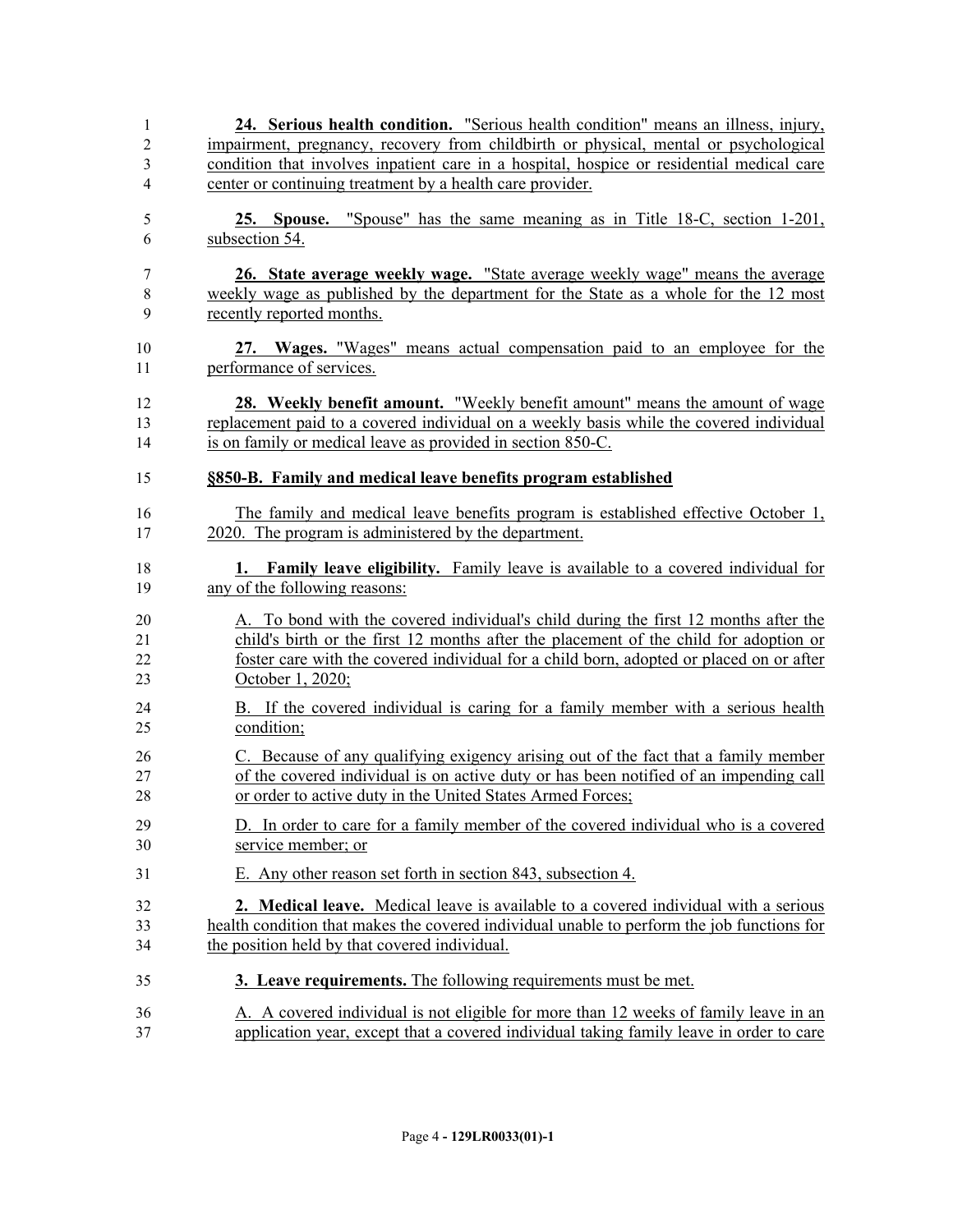1 for a covered service member is eligible for up to 20 weeks of family leave in an application year. B. A covered individual is not eligible for medical leave for more than 20 weeks in an application year. C. A covered individual may not take more than 20 weeks, in the aggregate, of family leave and medical leave under this subchapter in the same application year. This subsection does not prevent a covered individual from taking medical leave during pregnancy or recovery from childbirth if supported by documentation from a health care provider that is immediately followed by family leave, in which case the 5-day waiting period for family leave under section 850-C, subsection 1 is not required. **4. Intermittent leave requirements.** Leave permitted by this section may not be taken by an employee intermittently or on a reduced leave schedule unless the employee and the employer agree otherwise. An employee may take leave intermittently or on a reduced leave schedule when medically necessary if the employee is caring for a covered service member under subsection 1, paragraph D, has a serious health condition under subsection 2 or is caring for a family member with a serious health condition under subsection 1, paragraph B. The taking of leave intermittently or on a reduced leave schedule pursuant to this subsection may not result in a reduction in the total amount of leave to which the covered individual is entitled under this subchapter. **5. Weekly benefit.** While on family leave or medical leave pursuant to this subchapter, a covered individual receives a weekly benefit amount as provided in section 850-C. **6. Restoration to previous position.** An employee who has taken family leave or medical leave must be restored to the position the employee held when the leave commenced or to an equivalent position, with the same status, pay, employment benefits, length of service credit and seniority. An employee is not entitled to restoration under this subsection if the employee cannot be restored to the same position or an equivalent position because of conditions unrelated to the employee's exercise of rights under this subchapter. **7. Right to benefits; accrual.** The taking of family leave or medical leave may not affect an employee's right to accrue vacation time, sick time, bonuses, advancement, seniority, length of service credit or other employment benefits, plans or programs. During the duration of an employee's family or medical leave, the employer shall continue to provide for and contribute to the employee's employment-related health insurance benefits, if any, at the level and under the conditions coverage would have been provided if the employee had continued working continuously for the duration of leave. **8. Treatment of self-employed individuals.** Subsections 6 and 7 do not apply to a self-employed individual taking family leave or medical leave under this subchapter or to a person who was a former employee when that person began taking family or medical leave under this subchapter. **9. Collective bargaining.** This subchapter does not: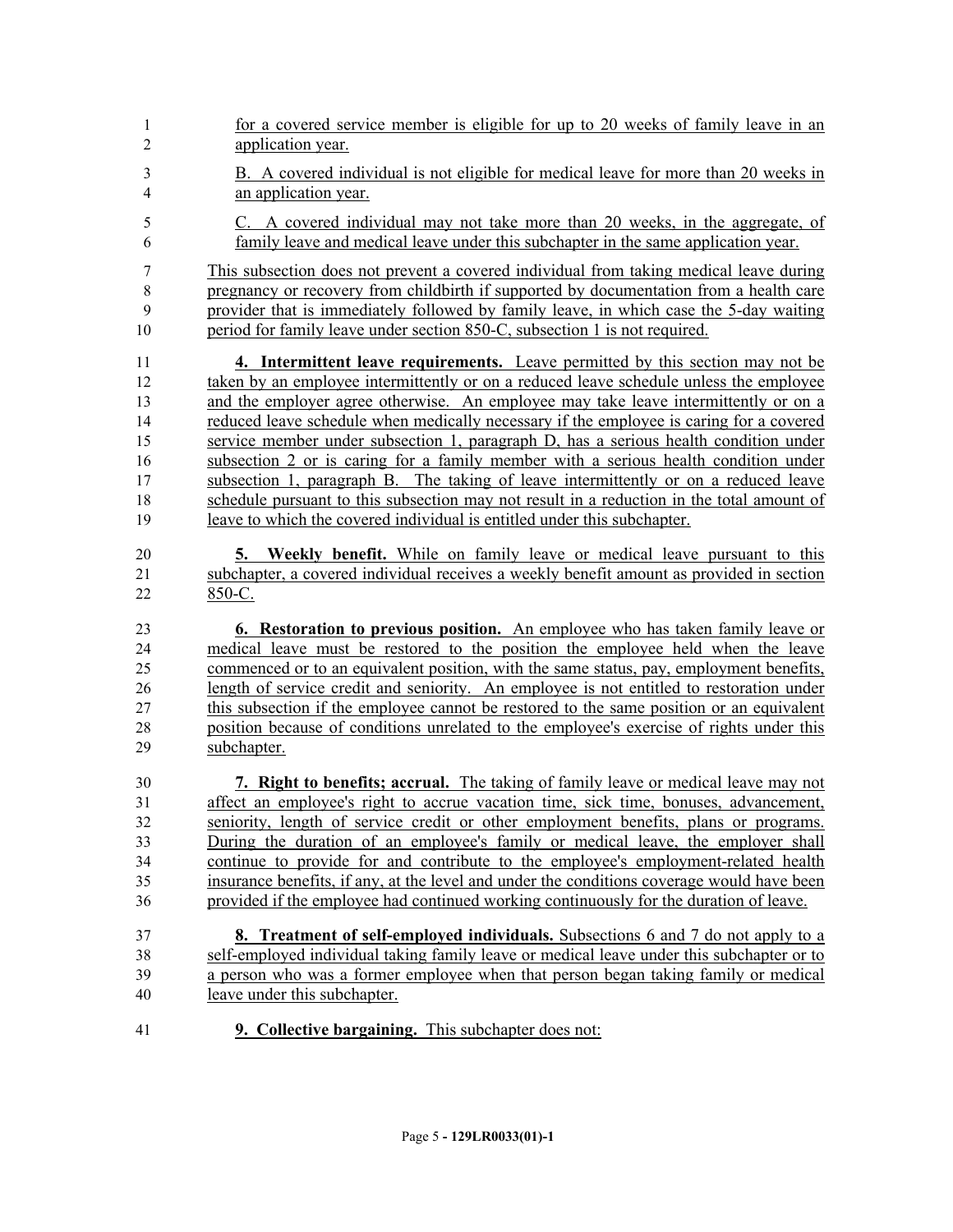- A. Obviate an employer's obligations to comply with any employer policy, law or collective bargaining agreement that provides for greater or additional rights to leave than those provided by this subchapter;
- B. In any way curtail the rights, privileges or remedies of any employee under any collective bargaining agreement or employment contract; or
- C. Allow an employer to compel an employee to exhaust rights to any sick, vacation or personal time prior to or while taking leave under this subchapter.

 **10. Concurrent with leave under state and federal law.** Leave taken under this subchapter runs concurrently with leave taken under the federal Family and Medical Leave Act of 1993, 29 United States Code, Section 2611, et seq., and under subchapter 6-A. Employees may take leave under this subchapter while ineligible for leave under the Family and Medical Leave Act of 1993 in the same application year.

 **11. Election of coverage by self-employed individual.** A self-employed individual may elect coverage under this subchapter and become a covered individual for an initial period of not less than 3 years by filing a notice of election in writing with the department and making contributions as required in section 850-E, subsection 6 to the fund. A self- employed individual who elects coverage under this subsection is not eligible for benefits until that individual has made the required contributions for at least 2 calendar quarters of the individual's last 4 completed calendar quarters. The election becomes effective on the date of filing of the notice. The department shall establish a process by which self-employed individuals elect coverage under this subchapter.

## **§850-C. Payment of benefits**

 **1. Waiting period.** No family leave or medical leave benefits are payable during the first 5 calendar days of the leave, except that an employee may use accrued sick or vacation pay or other paid leave provided under a collective bargaining agreement or employer policy during the first 5 calendar days of the leave.

 **2. Payment for waiting period.** If a covered individual uses 10 or more days of family leave or medical leave benefits in an application year, the covered individual must be paid for the waiting period described in subsection 1. The department may impose a waiting period on a covered individual only once every application year.

- **3. Determination of weekly benefit amount.** The weekly benefit amount for employees and self-employed individuals on family leave or medical leave is determined as follows:
- A. The portion of an employee's or self-employed individual's average weekly wage that is equal to or less than 50% of the state average weekly wage must be replaced at a rate of 90%; and
- B. The portion of an employee's or self-employed individual's average weekly wage 38 that is more than 50% of the state average weekly wage must be replaced at a rate of 39 67%.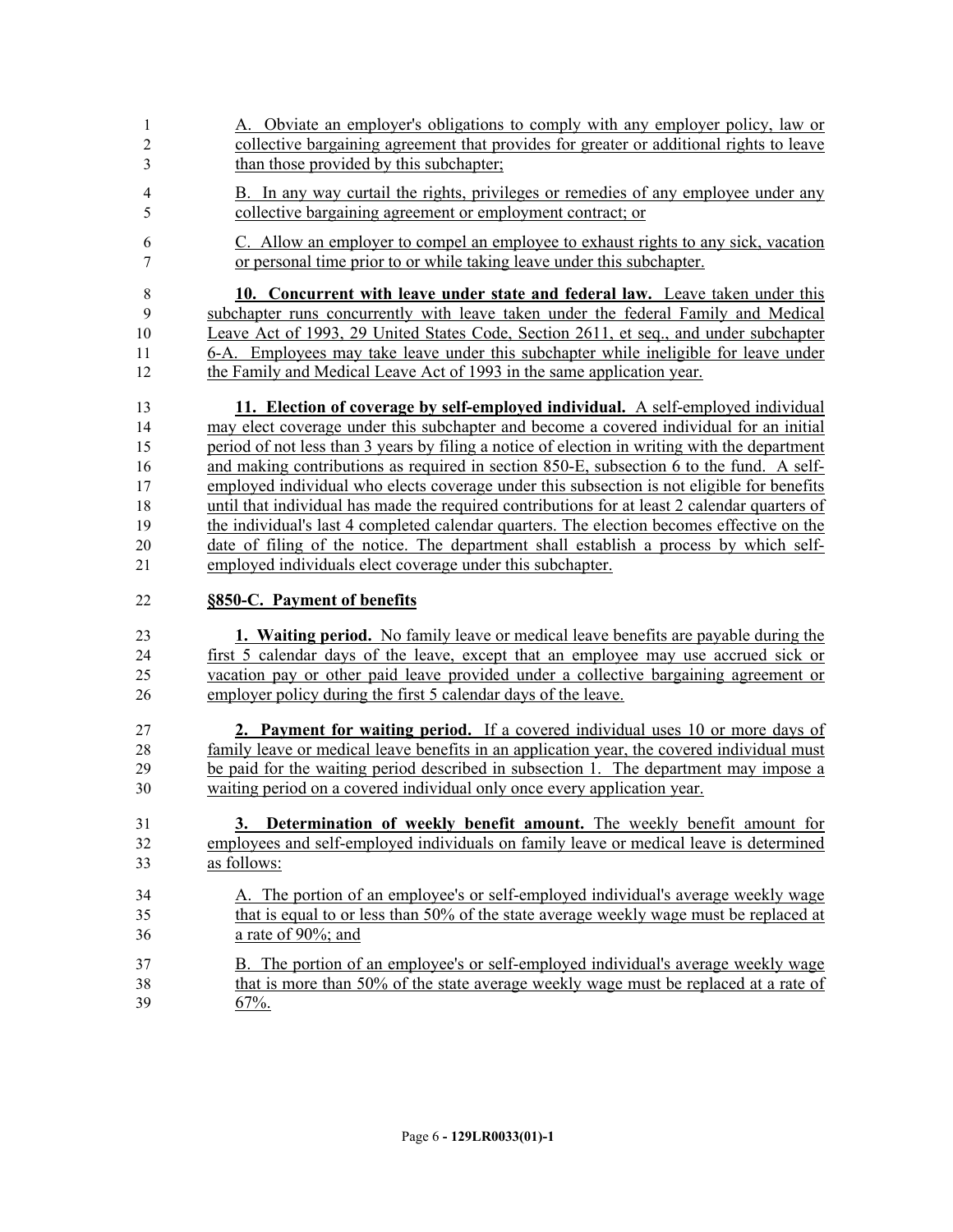| 1              | 4. Maximum benefit amount adjustment. The maximum weekly benefit amount                      |
|----------------|----------------------------------------------------------------------------------------------|
| $\overline{c}$ | calculated under subsection 3 is 100% of the state average weekly wage. By October 1,        |
| 3              | 2021 and annually thereafter, the commissioner shall adjust the maximum weekly benefit       |
| 4              | amount as necessary, and the adjusted maximum weekly benefit amount takes effect on          |
| 5              | January 1st of the year following the adjustment.                                            |
| 6              | <b>5.</b> Prorated benefit. If a covered individual takes family leave or medical leave on   |
| 7              | an intermittent or reduced leave schedule, the weekly benefit amount must be prorated as     |
| $\,8\,$        | determined by the department.                                                                |
| 9              | <b>6. Reduction of benefit.</b> The weekly benefit amount must be reduced by the amount      |
| 10             | of wages or wage replacement that a covered individual receives for that period under any    |
| 11             | of the following while on family leave or medical leave:                                     |
| 12             | A government program or law, including, but not limited to, workers'<br>А.                   |
| 13             | compensation under Title 39-A, other than for permanent partial disability incurred          |
| 14             | prior to the family leave or medical leave claim, or under other state or federal            |
| 15             | temporary or permanent disability benefits law; or                                           |
| 16             | B. A permanent disability policy or program of an employer.                                  |
| 17             | 7. Temporary disability or employer paid leave benefit. The weekly benefit                   |
| 18             | amount may not be reduced by the amount of wage replacement that an employee                 |
| 19             | receives while on family leave or medical leave under the following conditions:              |
| 20             | A. A temporary disability policy or program of an employer; or                               |
| 21             | B. A paid family leave or medical leave policy of an employer.                               |
| 22             | §850-D. Filing for benefits                                                                  |
| 23             | <b>1. Claim.</b> A covered individual shall file a benefit claim pursuant to any rules       |
| 24             | adopted by the department. If a claim is filed more than 90 calendar days after the start of |
| 25             | leave, the covered individual may receive reduced benefits. All claims must include a        |
| 26             | certification submitted in accordance with this section supporting a request for leave       |
| 27             | under this subchapter. The department shall establish good-cause exemptions from the         |
| 28             | certification requirement deadline in the event that a serious health condition of the       |
| 29             | covered individual prevents the covered individual from providing the required               |
| 30             | certification within the 90 calendar days.                                                   |
| 31             | 2. Certification for medical leave of covered individual. The certification for a            |
| 32             | covered individual taking medical leave is sufficient if it states the date on which the     |
| 33             | serious health condition commenced, the probable duration of the condition and the           |
| 34             | appropriate medical facts within the knowledge of the health care provider as required by    |
| 35             | the department.                                                                              |
| 36             | 3. Certification for family leave; serious health condition of family member.                |
| 37             | The certification for a covered individual taking family leave because of a serious health   |
| 38             | condition of a family member is sufficient if it states the date on which the serious health |
| 39             | condition commenced, the probable duration of the condition, the appropriate medical         |
| 40             | facts within the knowledge of the health care provider as required by the department, a      |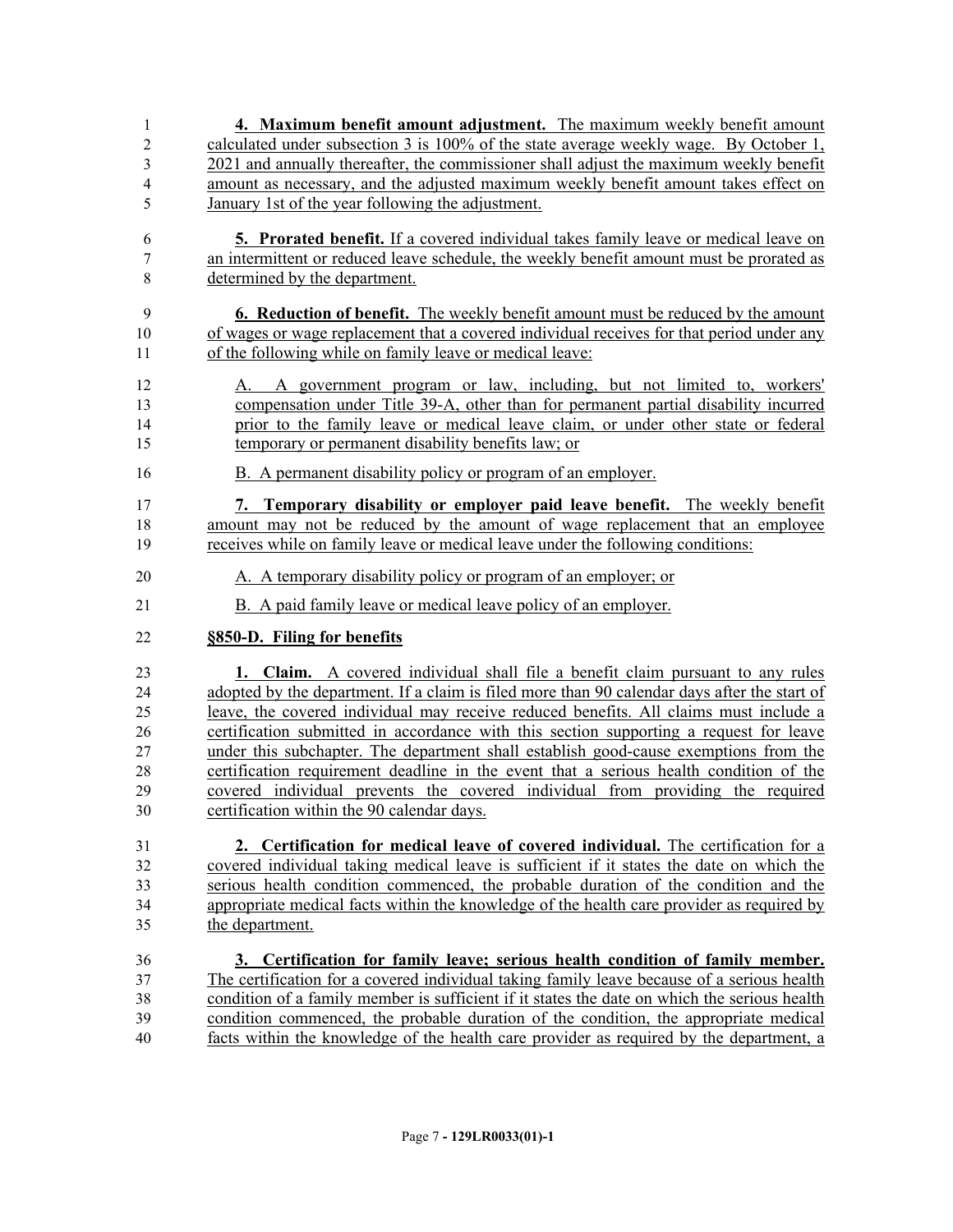statement that the covered individual is needed to care for the family member and an estimate of the amount of time that the covered individual is needed to care for the family member.

 **4. Certification for family leave; birth of child.** The certification for a covered individual taking family leave because of the birth of a child of the covered individual is sufficient if the covered individual provides either the birth certificate or a document issued by the health care provider of the child or of the person who gave birth stating the child's birth date.

 **5. Certification for family leave; adoption or foster care.** The certification for a covered individual taking family leave because of the placement of a child with the covered individual for adoption or foster care is sufficient if the covered individual provides a document that confirms the placement and date of placement issued by the health care provider of the child, by an adoption or foster care agency involved in the placement or by other persons as determined by the department. If the status of a covered individual as an adoptive or foster parent changes while an application for benefits is pending or while the covered individual is receiving benefits, the covered individual shall notify the department of the change in writing. The Department of Health and Human Services may confirm in writing the status of the covered individual as an adoptive or foster parent while an application for benefits is pending or while a covered individual is receiving benefits.

 **6. Certification for family leave; qualifying exigency.** The certification for a covered individual taking family leave because of a qualifying exigency is sufficient if it includes a copy of the family member's active duty orders, other documentation issued by 24 the United States Armed Forces or other documentation permitted by the department.

 **7. Certification for family leave; covered service member.** The certification for a covered individual taking family leave to care for a family member who is a covered service member is sufficient if it includes:

- 28 A. The date on which the serious health condition commenced;
- B. The probable duration of the serious health condition;
- C. The appropriate medical facts within the knowledge of the covered service member's health care provider as required by the department;
- D. A statement that the covered individual is needed to care for the family member;
- E. An estimate of the amount of time that the covered individual is needed to care for the family member; and
- F. An attestation by the covered individual that the serious health condition is connected to the covered service member's military service as required by this subchapter.
- **8. Certification for leave for other reason.** The certification for a covered individual taking family leave based on a reason set forth in section 843, subsection 4 is sufficient if it states the reason for the leave, the probable duration of the amount of time needed for leave and any other documentation required by the department.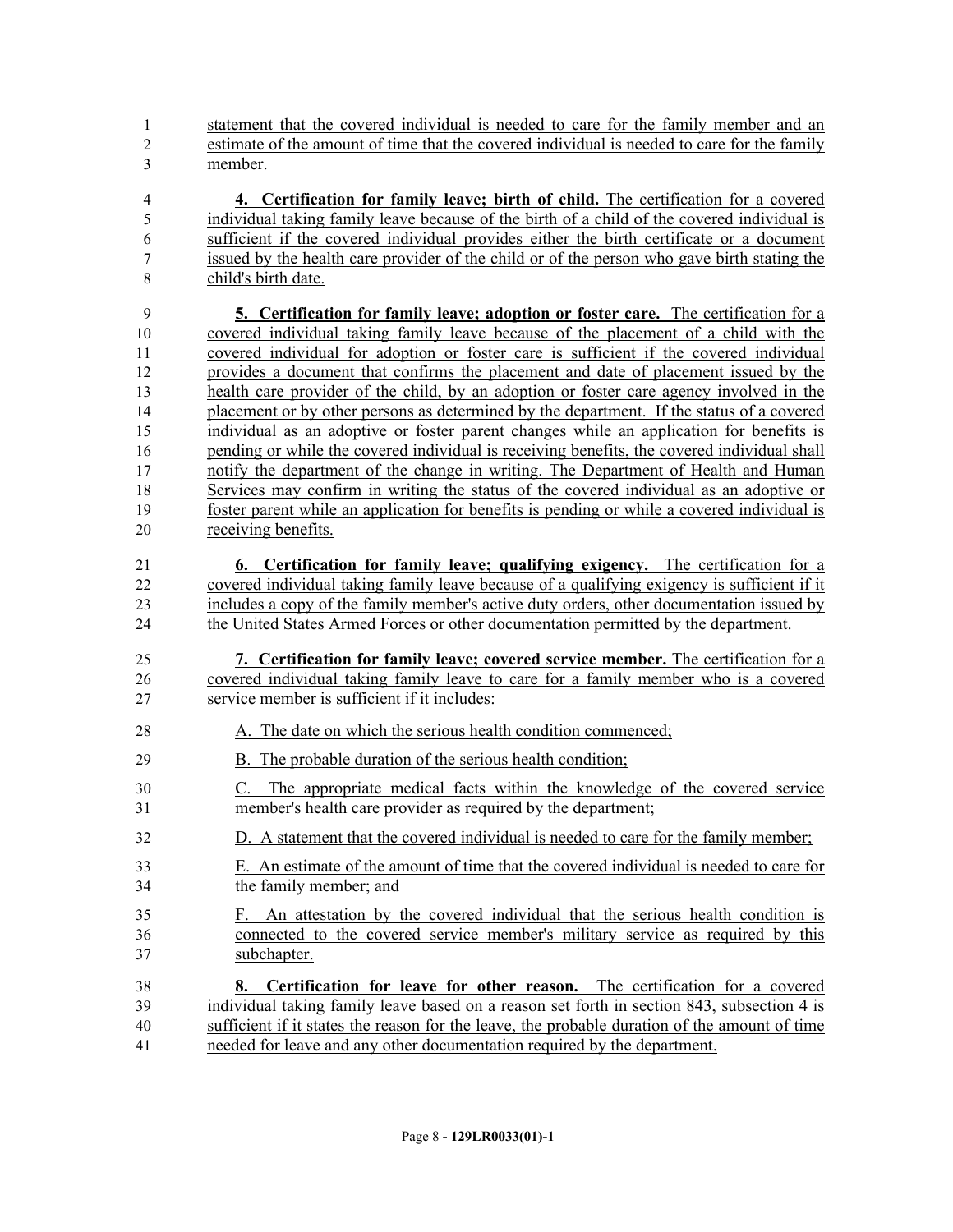**9. Confidentiality.** Any medical or health information required under this section must be treated as confidential and may not be disclosed except with permission from the covered individual who provided it unless disclosure is otherwise required by law. Nothing in this section may be construed to require a covered individual to provide as certification any information from a health care provider that would be in violation of Section 1177 of the federal Social Security Act, 42 United States Code, Section 1320d-6.

 **10. Ineligibility.** A covered individual is not eligible to receive family leave or medical leave benefits if the department finds, through a process established by rule, that the covered individual, for the purpose of obtaining these benefits, has willfully made a false statement or misrepresentation regarding a material fact or has willfully withheld a material fact concerning the facts required to be certified pursuant to this section. The department shall establish a process by rule for the determination of eligibility under this section, including a grievance process for a covered individual determined to be ineligible.

#### **§850-E. Family and Medical Leave Insurance Fund**

 **1. Fund established.** The Family and Medical Leave Insurance Fund is established to carry out the purposes of this subchapter. The fund is administered by the Treasurer of State. Any sums received under this section are not considered revenue of the State, but must be held in trust for the exclusive benefit of covered individuals eligible for benefits under this subchapter and for the administration of this subchapter by the department. Funds may not be expended, released, appropriated or otherwise disposed of for any other purpose and must be expended by the director as required by this subchapter to pay family leave and medical leave benefits to covered individuals eligible to receive benefits and to pay the administrative costs of the department.

- **2. Deposits in fund.** The fund consists of:
- A. Contributions collected pursuant to subsection 6 together with any interest earned thereon;
- B. Property or securities acquired through the use of money belonging to the fund together with any earnings of such property or securities;
- C. Fines and penalties collected under this subchapter; and
- D. Any other money received from any source, including grants, gifts, bequests or money specifically designated to be credited to the fund.
- **3. Annualized amount.** The fund must maintain an annualized amount of not less than 140% of the previous fiscal year's expenditures for benefits paid and for the administration of the program by the department.
- **4. Administrative costs.** The costs of administering the program by the department may not exceed 5% of the amount deposited under subsection 2 for each fiscal year following the initial year benefits are paid. Money may not be commingled with other state funds and must be maintained in a separate account.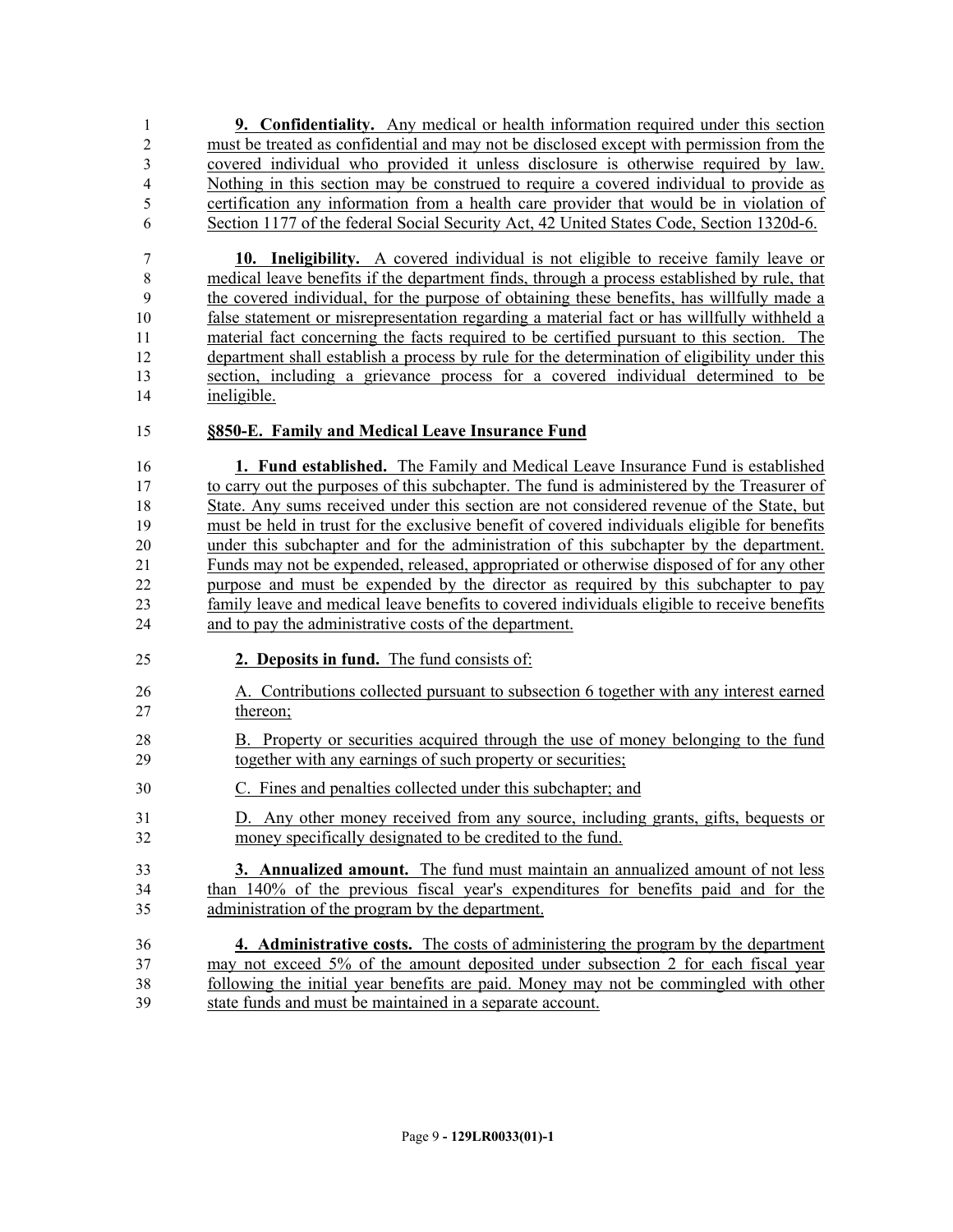**5. Payment of benefits.** The director shall expend money from the fund to provide weekly benefits under section 850-C. Family leave and medical leave benefits must be paid from the fund to covered individuals eligible for benefits. An employer's bankruptcy or noncompliance with this subchapter does not interfere with an employee's ability to collect family and medical leave benefits under this subchapter. Family or medical leave benefits paid from the fund to such an employee may be recovered through bankruptcy proceedings or from the noncomplying employer. The director shall institute administrative and legal action to recover family and medical leave benefits paid through the fund. **6. Contributions.** To accumulate funds for the payment of family leave and medical leave benefits and administrative costs, payroll contributions must be paid by employees in an amount determined by 0.55% of wages except that wages below \$12,000 in a 12- month period are not subject to the contribution required by this subsection. In no case may payroll contributions exceed 0.55% of wages in any 12-month period. The department is responsible for evaluating and determining on an annual basis the amount of payroll contributions and maximum employee contribution necessary to finance the program. This subsection does not prohibit an employer from making a contribution on behalf of an employee through a collective bargaining agreement or as part of an employer's employment benefits. **7. Report.** Annually, by October 1st, the director shall publish a report providing the following information concerning the program for the previous fiscal year: 22 A. The total eligible claims; B. The percentage of such claims attributable to medical leave; C. The percentage of such claims attributable to family leave for the serious health condition of a family member; D. The percentage of such claims attributable to family leave other than for the birth, adoption or fostering of a child; E. The percentage of such claims attributable to family leave for the birth, adoption or fostering of a child; F. The percentage of such claims attributable to family leave for a qualifying exigency; G. The percentage of such claims attributable to family leave for a covered service member; H. The claimant demographics by age, gender identification, average weekly wage, occupation and the type of leave taken; I. The percentage of claims denied and the reasons for the denials; J. The average weekly benefit amount paid for all claims and by category of leave; and K. Any changes in gross benefits paid compared to previous fiscal years.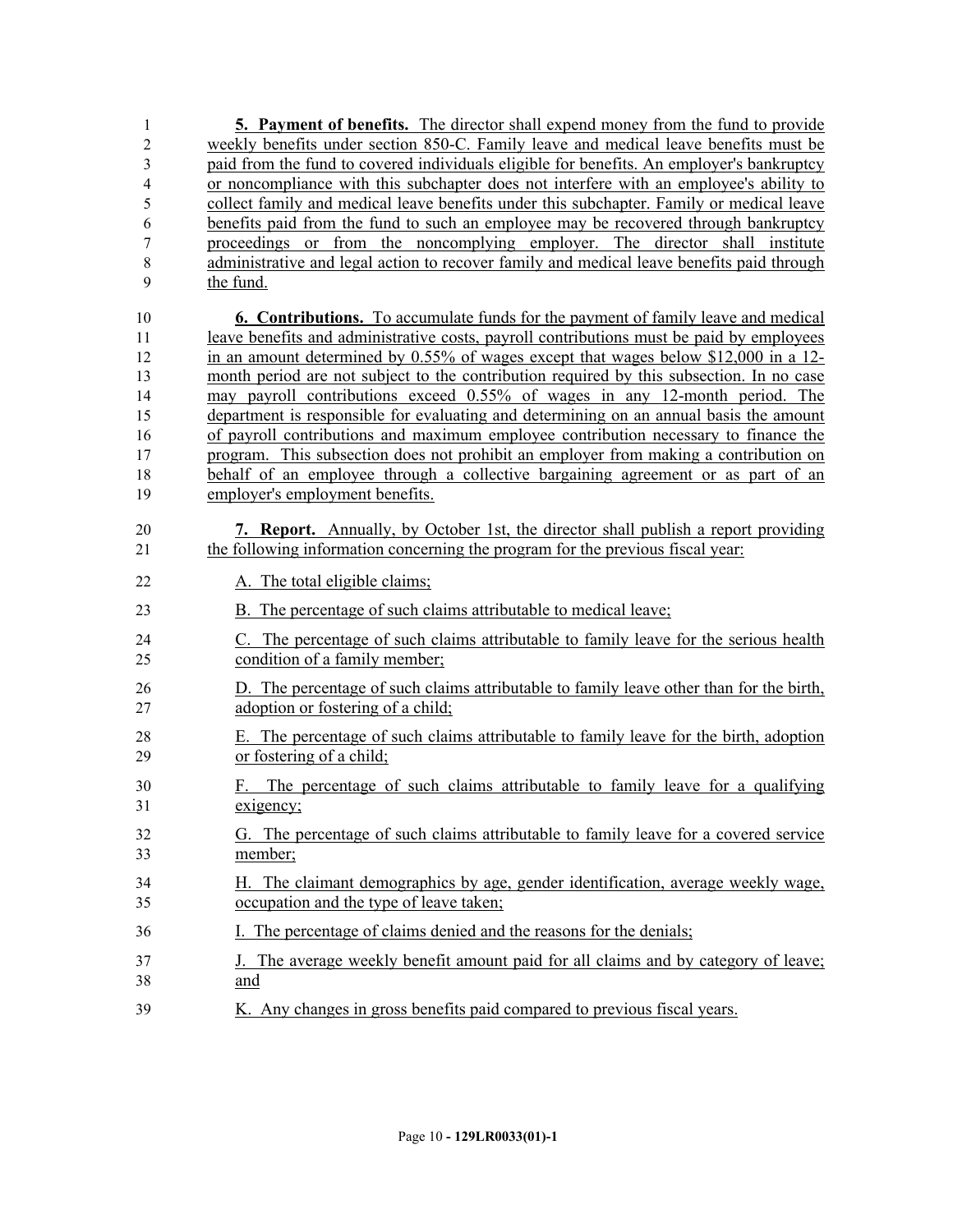## **§850-F. Notice**

| $\mathfrak{2}$           | 1. Posted notice. An employer shall post in a conspicuous place on each of its                |
|--------------------------|-----------------------------------------------------------------------------------------------|
| 3                        | premises a workplace notice provided or approved by the department providing notice of        |
| $\overline{\mathcal{A}}$ | benefits available under this subchapter. The department shall issue the workplace notice     |
| 5                        | in English, Spanish, French, Somali, Portuguese and any other language that is the            |
| 6                        | primary language of at least 2,000 residents of the State. The employer shall post the        |
| 7                        | workplace notice in English and each language other than English that is the primary          |
| 8                        | language of 3 or more employees of that workplace, if such notice is available from the       |
| 9                        | department.                                                                                   |
| 10                       | 2. Written notice. An employer shall issue to each employee not more than 30 days             |
| 11                       | from the beginning date of the employee's employment the following written information        |
| 12                       | provided or approved by the department in the employee's primary language:                    |
| 13                       | A. An explanation of the availability of family leave and medical leave benefits              |
| 14                       | provided under this subchapter, including rights to reinstatement and continuation of         |
| 15                       | health insurance;                                                                             |
| 16                       | B. The employee's contribution amount and obligations under this subchapter;                  |
| 17                       | C. The name and mailing address of the employer;                                              |
| 18                       | D. The identification number assigned to the employer by the department;                      |
| 19                       | E. Instructions on how to file a claim for family leave or medical leave benefits;            |
| 20                       | F. The mailing address, e-mail address and telephone number of the department; and            |
| 21                       | G. Any other information deemed necessary by the department.                                  |
| 22                       | The employee shall provide written acknowledgment of receipt of information or sign a         |
| 23                       | statement indicating the employee's refusal to sign the acknowledgement.                      |
| 24                       | <b>3. Failure to comply.</b> An employer that fails to comply with this section must be       |
| 25                       | assessed, for a first violation, a civil penalty of \$50 per employee and \$150 per employee  |
| 26                       | for each subsequent violation. The employer has the burden of demonstrating compliance        |
| 27                       | with this section.                                                                            |
| 28                       | 4. Notice to employer. An employee shall give at least 30 days' notice to the                 |
| 29                       | employer of the anticipated starting date of leave, the anticipated length of leave and the   |
| 30                       | expected date of return or shall provide notice as soon as practicable if the delay is due to |
| 31                       | exigent circumstances or for reasons beyond the employee's control. If an employer fails      |
| 32                       | to provide notice as required under this section, the employee's obligation to provide        |
| 33                       | notice under this subsection is waived.                                                       |
| 34                       | §850-G. Prohibited practices                                                                  |
| 35                       | <b>1. Retaliation prohibited.</b> It is unlawful for an employer to retaliate by discharging, |
| 36                       | firing, suspending, expelling or disciplining, through the application of attendance          |

 firing, suspending, expelling or disciplining, through the application of attendance 37 policies or otherwise, or threatening or in any manner discriminating against an employee 38 for exercising any right to which the employee is entitled under this subchapter or with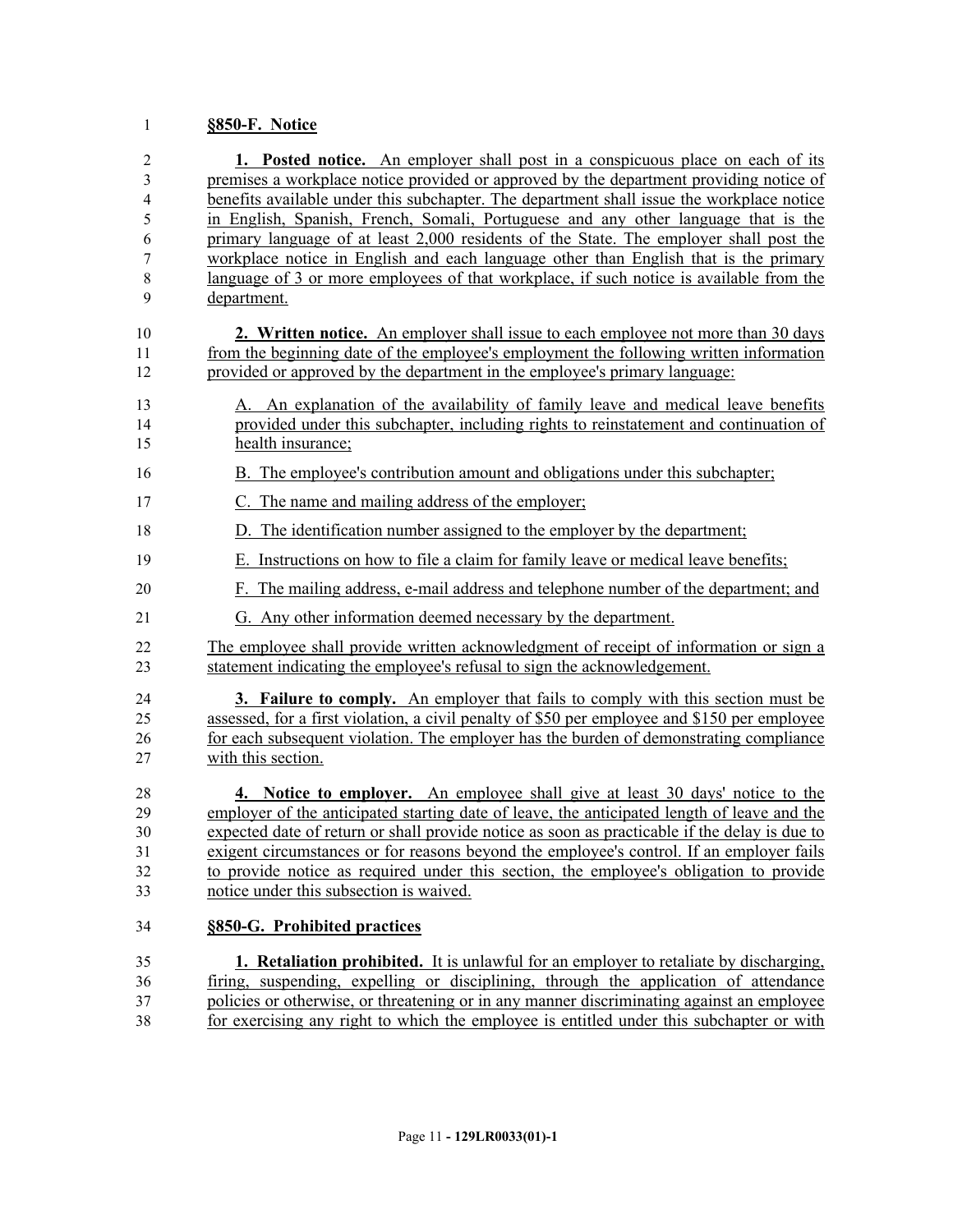- the purpose of interfering with the exercise of any right to which the employee is entitled under this chapter.
- **2. Change in status.** An employer may not make any negative change in the seniority, status, employment benefits, pay or other terms or conditions of employment of an employee who applies and qualifies for family leave or medical leave benefits under this subchapter.
- **3. Enforcement; violation.** The department shall take enforcement action against an employer for a violation of this section.

#### **§850-H. Appeals**

- **1. Process for appeals.** The director shall establish a system for appeals in the case of a denial of family leave or medical leave benefits. In establishing the system, the director may use any procedures or appeals mechanisms established under chapter 13.
- **2. Judicial review.** Judicial review of any decision with respect to family leave or medical leave benefits must be permitted in a court of competent jurisdiction after a party aggrieved by the decision has exhausted all administrative remedies established by the director.
- **3. Information related to appeals; confidentiality.** The director shall implement procedures to ensure confidentiality, to the maximum extent permitted by applicable laws, of all information related to any claims filed or appeals taken under this subchapter.
- **§850-I. Disqualification of covered individual**
- **1. False statement; misrepresentation.** A covered individual is disqualified from family leave and medical leave benefits for one year if the individual is determined by the director to have willfully made a false statement or misrepresentation regarding a material fact, or willfully failed to report a material fact, to obtain benefits under this subchapter.
- **2. Erroneous payment.** If family leave or medical leave benefits are paid erroneously or as the result of willful misrepresentation or a claim for family or medical leave benefits is rejected after benefits are paid, the department may seek repayment of benefits from the recipient. The director shall exercise discretion to waive, in whole or in part, the amount of any such payments if the recovery would be against equity and good conscience.
- **§850-J. Tax treatment**
- **1. Federal tax.** If the federal Internal Revenue Service determines that family leave or medical leave benefits under this subchapter are subject to federal income tax, the department must advise an individual filing a new claim for family or medical leave benefits, at the time the individual files the claim, that:
- A. The federal Internal Revenue Service has determined that benefits are subject to federal income tax;
- B. Requirements exist pertaining to estimated tax payments;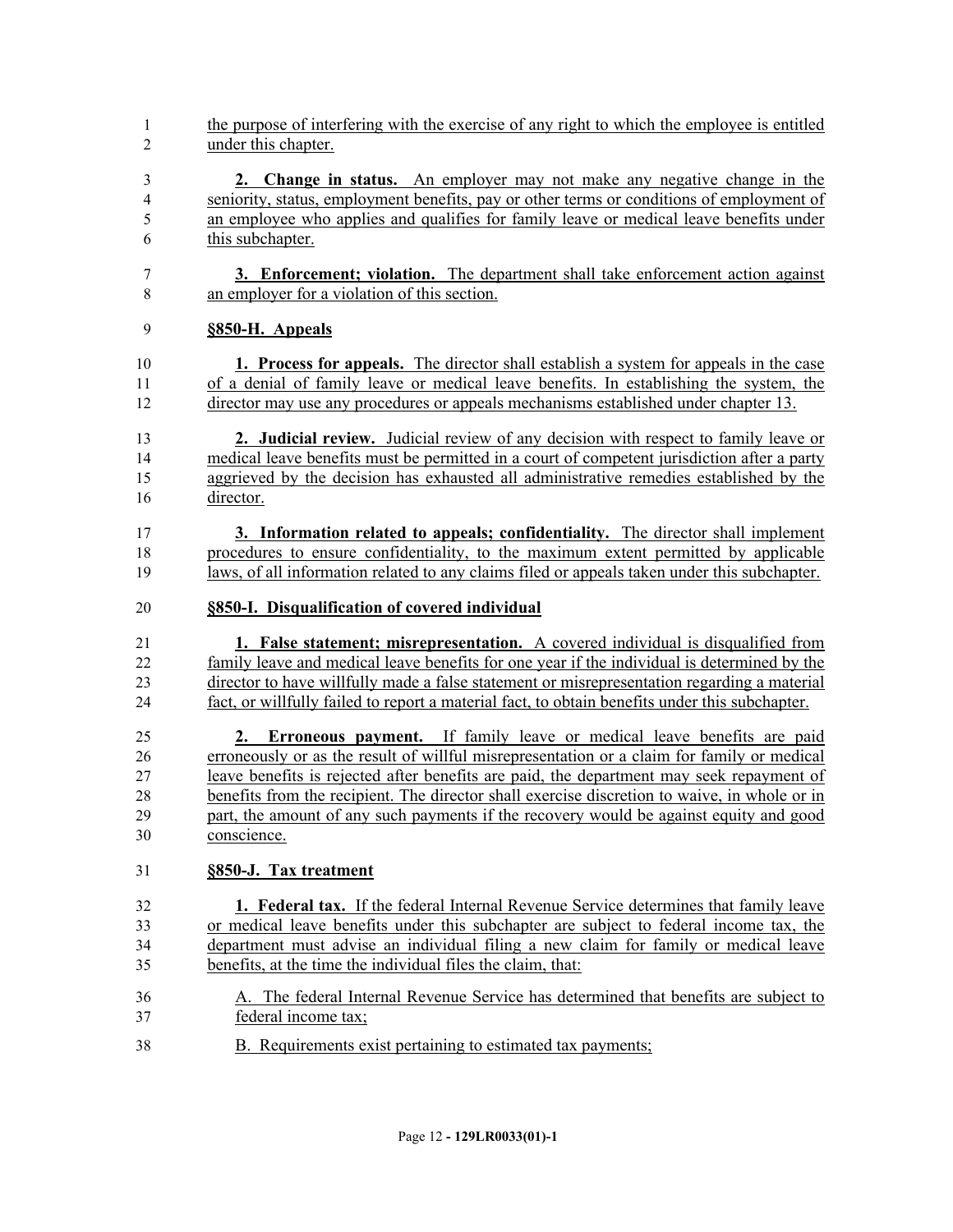C. The individual may elect to have federal income tax deducted and withheld from the individual's payment of benefits in the amount specified in the United States Internal Revenue Code of 1986; and D. The individual is permitted to change a previously elected withholding status. **2. Withholding of federal income tax payments.** If an individual elects to have federal income tax payments withheld from the individual's family leave or medical leave benefits payments, the department shall deduct and withhold the amount specified in the United States Internal Revenue Code of 1986 in a manner consistent with the requirements in Title 36. Amounts deducted and withheld from benefits must remain in the fund until transferred to the federal taxing authority as a payment of income tax. **3. Conformity to Internal Revenue Service procedures.** The department shall follow all procedures specified by the federal Internal Revenue Service pertaining to the deducting and withholding of income tax. **§850-K. Data collection and technology** The department shall use state data collection procedures and technology to the extent possible to integrate the program with existing state policies. **§850-L. Implementation** Contributions begin January 1, 2021 to provide funds for the fund. The department shall begin processing claims beginning January 1, 2022. The department shall establish reasonable procedures and forms for filing claims for benefits under this subchapter and shall specify what supporting documentation is necessary to support a claim for benefits, including documentation required from a health care provider for proof of a serious health condition. **§850-M. Rulemaking** The department may adopt rules as necessary to implement this subchapter. Rules adopted pursuant to this subchapter are routine technical rules as defined in Title 5, chapter 375, subchapter 2-A. **§850-N. Effect of existing employer benefits for family and medical leave** This subchapter may not be construed to prohibit an employee entitled to receive benefits for family or medical leave under a collective bargaining agreement or employer policy from also receiving benefits under this subchapter as long as the employee is otherwise eligible for benefits under this subchapter. **SUMMARY** This bill establishes a paid family and medical leave benefits program administered by the Department of Labor. The program provides up to 12 weeks of family leave and up to 20 weeks of medical leave to eligible covered individuals. No more than 20 weeks